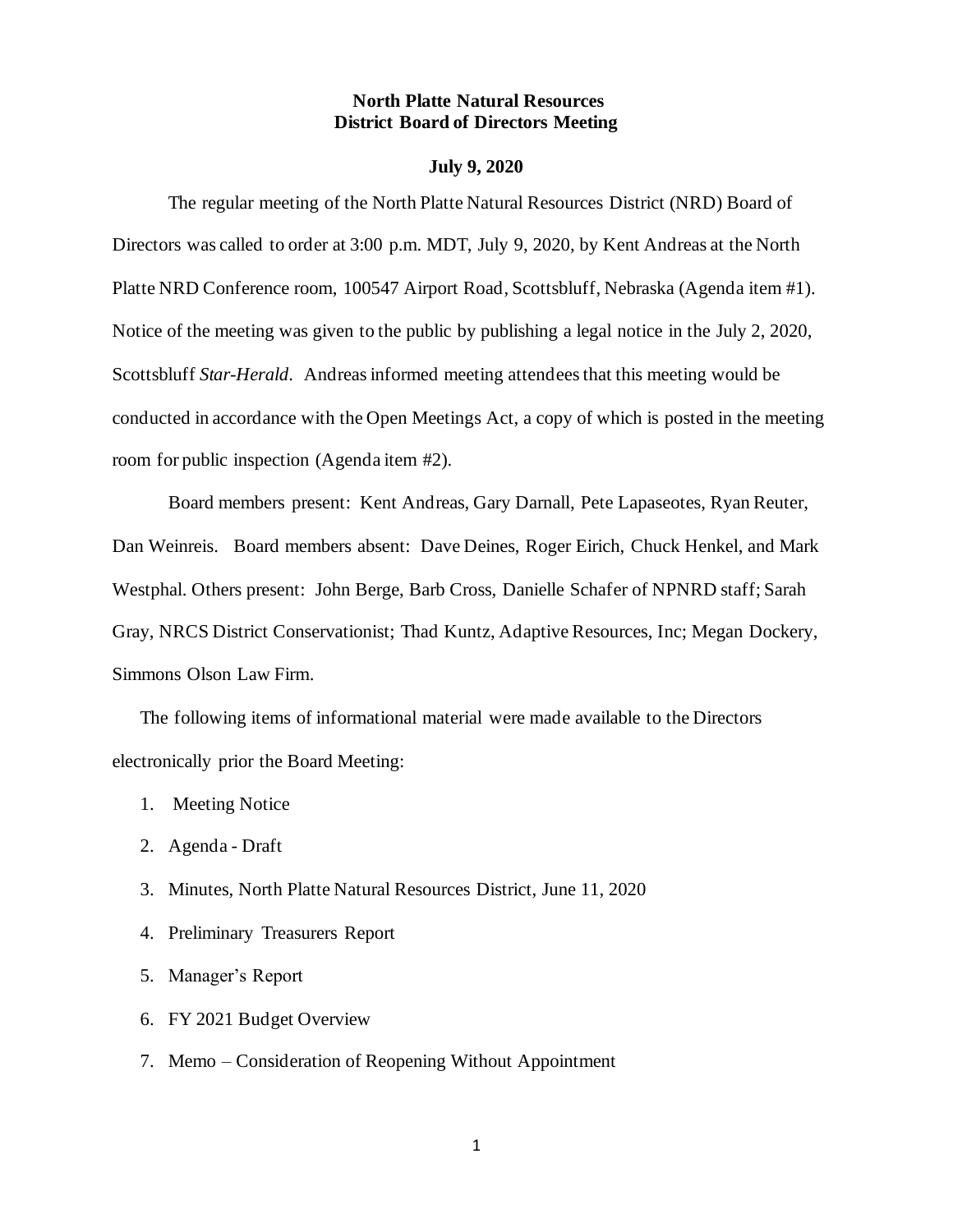8. Memo - Consideration of Alternates to the Budget and Personnel Committee, Water Resources Committee and District Operations Committee.

The following items were provided to the Directors at the Board Meeting:

- 1. Agenda Final
- 2. Minutes, North Platte Natural Resources District, District Board of Director's Meeting, June 11, 2020.
- 3. Treasurer's Report
- 4. Manager's Report
- 5. FY 2021 Budget Overview
- 6. Memo Consideration of Reopening Without Appointment
- 7. Memo Consideration of Alternates to the Budget and Personnel Committee, Water Resources Committee and District Operations Committee.

# **3. Approval of Minutes of Previous Meeting**

The Board reviewed the minutes of the June 11, 2020, regular Board meeting.

*Moved by Reuter, seconded by Lapaseotes, to approve the minutes of the June 11, 2020* 

*regular Board meeting. Motion passed.*

Ayes: Andreas, Darnall, Lapaseotes, Reuter

Nay: none

Abstain: Weinreis

Absent: Deines, Eirich, Henkel, Westphal

# **4. Treasurer's Report and Accounts Payable**

Ryan Reuter reviewed the Treasurer's report with the Board. *Motion made by Weinreis,* 

*seconded by Darnall, to accept the Treasurer's report and pay the bills as listed. Motion passed.*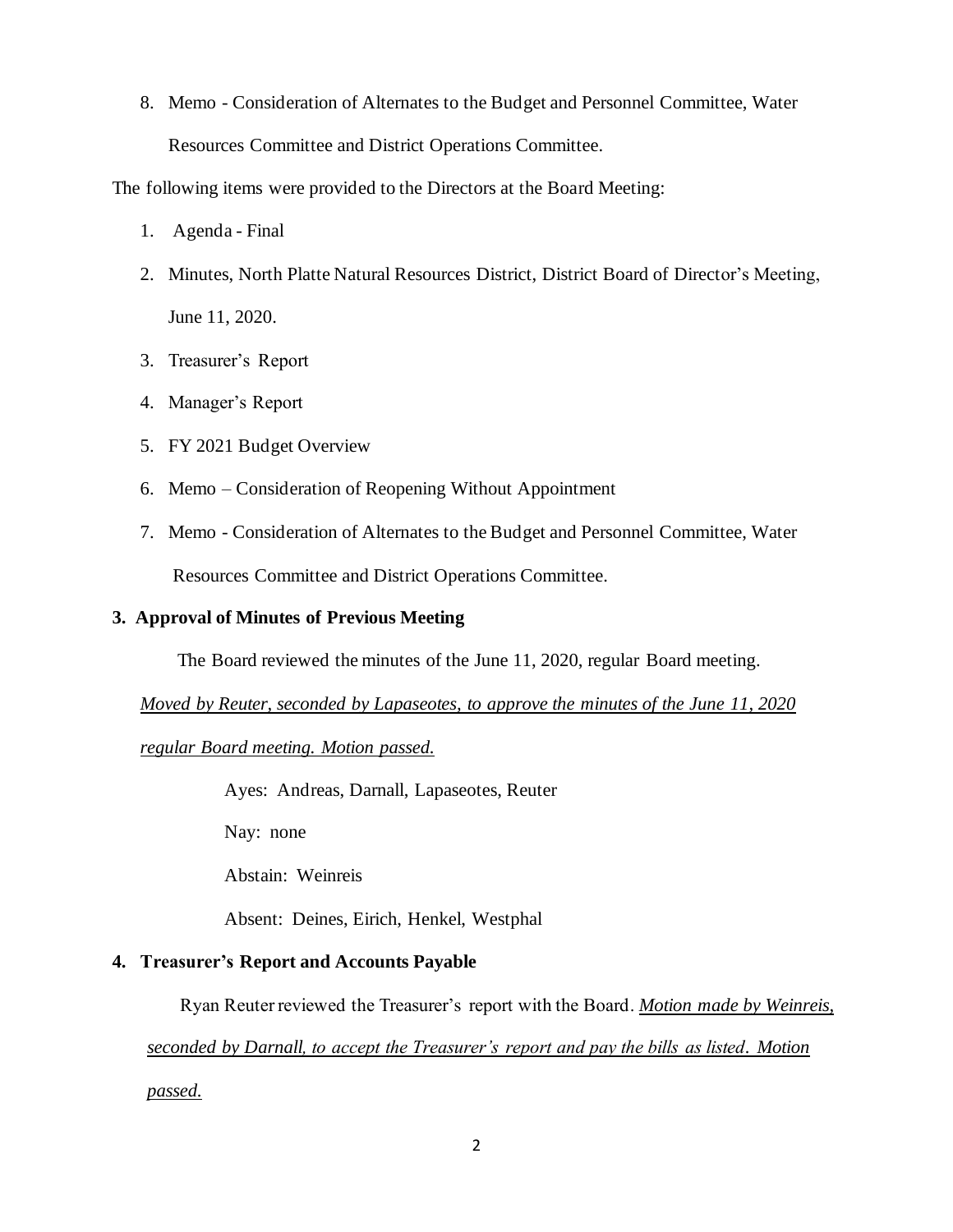Ayes: Andreas, Darnall, Lapaseotes, Reuter, Weinreis Nay: none Abstain: none

Absent: Deines, Eirich, Henkel, Westphal

# **5. Comments from the Public**

Sarah Gray, NRCS DC, gave an update on a new program entitled Conservation Agricultural Mentoring Program (CAMP). She also discussed the current USDA office reopening and they are in Phase 3, which includes a rotation of office employees who are physically in the office and assisting producers via phone. She is hoping to move to Phase 2 next week, which could include physical appointments for producers. USDA is in the fourth quarter of their fiscal year and is obligating EQIP funds right now. They had 6.8 million dollars in request and just shy of \$800,000 was received for distribution. They are working on the second round of three on the CSP program. CRP will have a general, grassland and CREP sign up every year with the new farm bill.

#### **6. Manager's Report**

General Manager John Berge highlighted his report as follows:

Administrative:

\*Job Evaluations – We are working to complete evaluations of all employees that report to us by the end of July.

Projects and Programs:

\*Drought Mitigation Plan – We are implementing our Drought Mitigation Plan given the extremely hot and dry conditions that our area is experiencing. This will include a phased approach of working with certain members of the Drought Planning Committee, producing outreach materials for urban and rural residents of the District, producing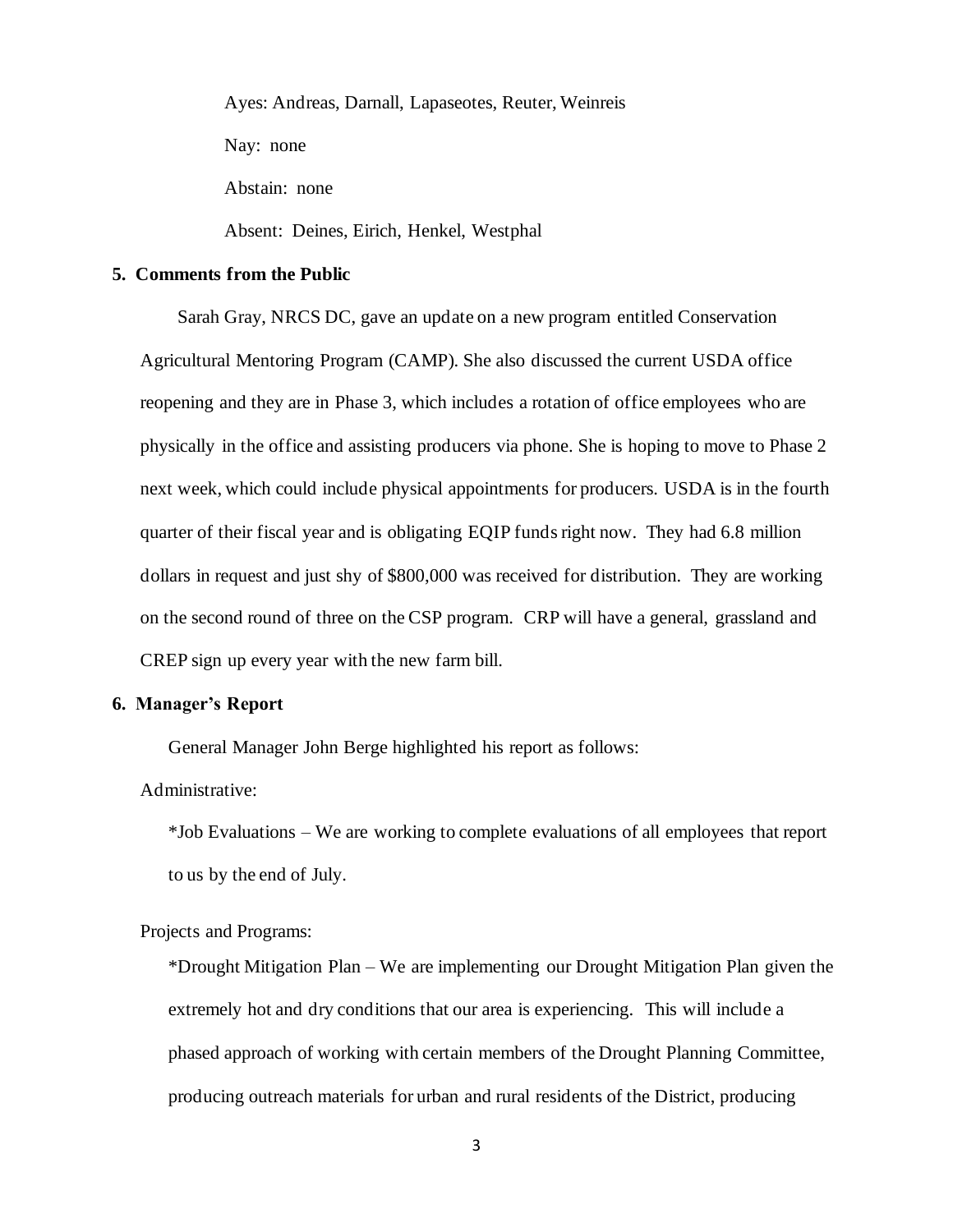water conservation curriculum for students of the District, developing web resources and naming members of the Drought Adaptation and Management Team (DAMT) to include BUREC, Irrigation Districts, Municipalities, and the NRD.

\*Acreage Reserve Program – Steve Smith and I continue to negotiate on language contained in the Acreage Reserve Program (ARP). ARP is designed to protect water rights if an individual wants to sign a lease with the NRD or another entity for up to 30 years, and there is some sticky language currently in the draft that makes me uncomfortable related to carriage water and incidental underground storage, and it does not contemplate what happens to return flows when these lands are leased.

\*Nutrient Management – I am working with Carolyn, Scott, Kyle Ann and Travis to put together the appropriate information for the Board to take action on naming additional nutrient management sub-areas based on the criteria that you set forth in the rule change last fall. This information will be coming to you in a future report.

\*Master Planning Process – Barb and I held a conference call with Ryan Golten on the Master Planning process that stalled earlier this year due to COVID. We are going to modify our work plan a bit to include a survey of staff and individual contacts with Board members to gain some direction before we do a retreat after the public health crisis is over.

\*Budget Finalization – I will give you an update later in the agenda on our budget request, and we still anticipate receiving our valuations mid-August which will require action by the Board at our September Board meeting. As Ryan and I reported to the full Board in June, we will be bringing the budget request directly to the Board as it has been extremely difficult to get a quorum of the Budget Committee together to vote on the

4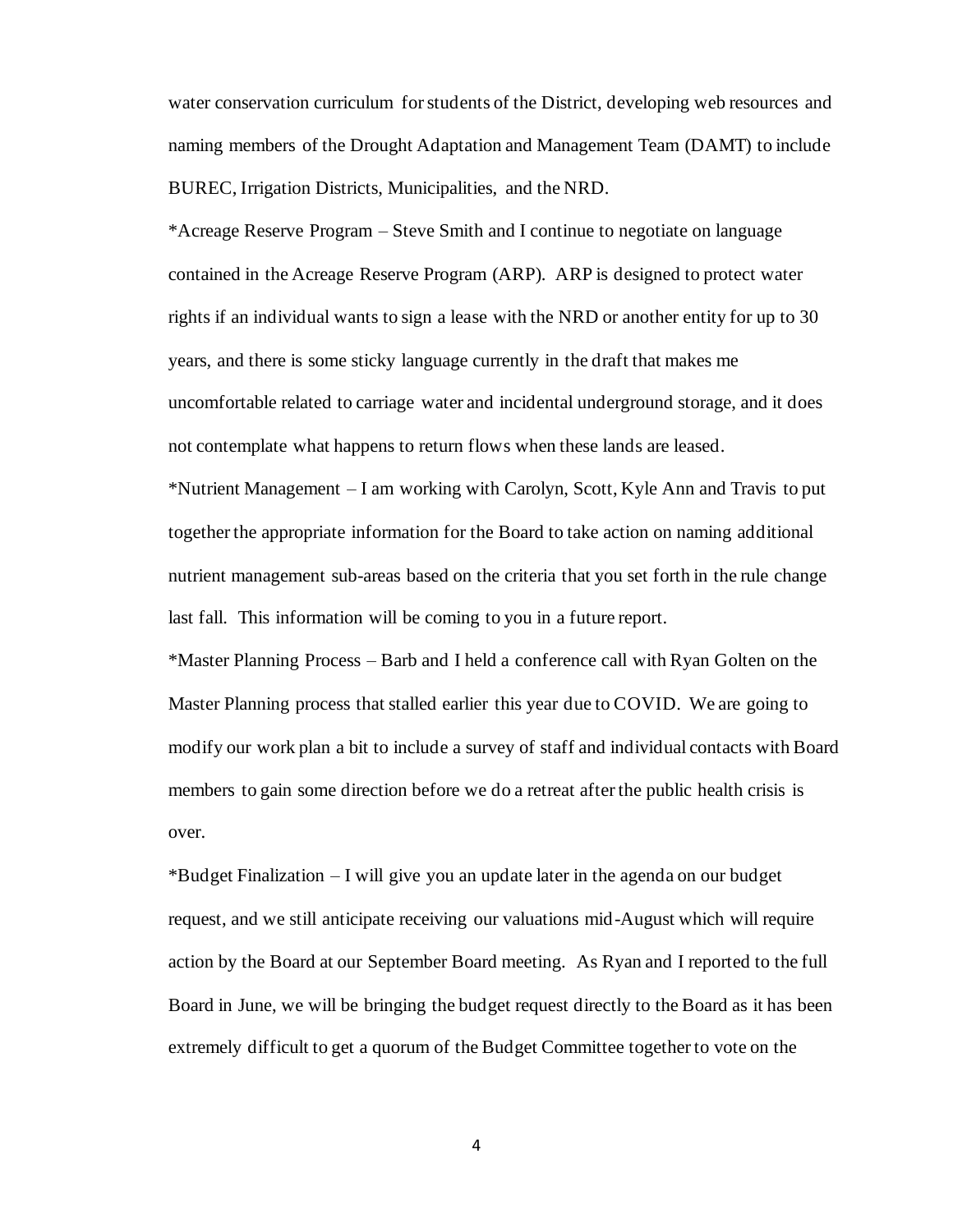request, though all have seen it and have not raised any objections to the request as written.

\*Bridgeport Golf Course – We are awaiting an analysis of the pumping and consumptive use of the Bridgeport Golf Course to determine whether we could bring them into line with every other golf course in our District by removing their allocation. As soon as that analysis is complete, I will take that action administratively.

\*Bridgeport Ethanol – The agreement with Bridgeport Ethanol has been signed and we received our first payment toward the increase in baseline as I outlined at the June Board meeting.

\*Expansion of Acres Legal Opinion – We have a landowner in Morrill County that is interested in converting a feedlot that was originally certified as irrigated farm ground back to irrigated farm ground. I have asked Steve for a legal opinion as to whether that would be counter to the acre expansion moratorium regardless of whether it would save consumptive use.

Outreach:

\*Grand Plan Update – The Upper Platte principals will have another meeting on the "Grand Plan" on August 10. I will participate by zoom.

#### **7. FY 2021 Budget Overview**

Budget numbers are still fluid. Beginning balances are not final and we do not know what the valuations will be. Berge read through the memo that he distributed to the board. This budget allows more cushion in the long-term savings as he would like to have around \$500,000.00 in sinking funds. At the August board meeting, members will be given the line item budget.

5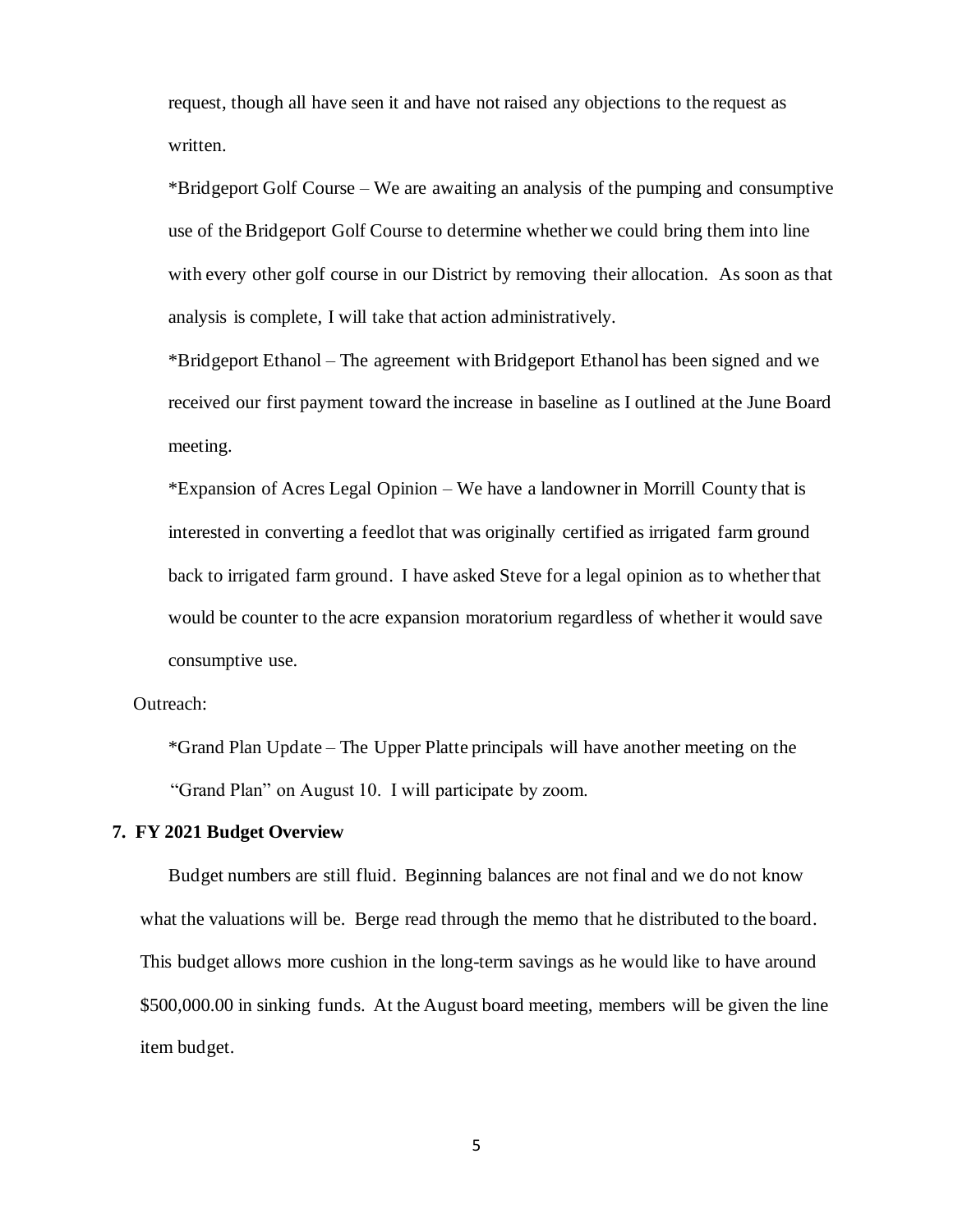# **8. Consideration of Reopening Without Appointment**

Berge reviewed his memo to the board, containing updated information on current staff and board members conditions due to COVID-19. Berge would recommend that we stay on the current schedule of keeping the office closed to the public by appointment only, with staff in attendance on a rotational schedule. No complaints have been logged to staff or board members from the public. The board did not take any action and indicated that the current policy can stay in place and be reviewed and approved by Berge at any time.

# **9. Consideration of Alternates to the Budget and Personnel Committee, Water Resources Committee and District Operations Committee**

Berge reviewed a suggested motion for the board to consider excused and unexcused absences for meetings. He discussed the problem of having a quorum present for committee meetings. If any of the alternates listed are required for a quorum, they will be notified. If they are NOT notified, they should not attend, to avoid a quorum of the entire Board.

*Moved by Lapaseotes, seconded by Weinreis, In addition to the Board Chairman serving as an alternate to all committees when required for a quorum, I move to add the Vice Chairman to serve as an alternate to all committees when required for a quorum except those that he already sits on. In that case, the Secretary will serve as an alternate to all committees when required for a quorum except those that he already sits on. In that case, the Treasurer will serve as an alternate to all committees when required for a quorum except those that he already sits on.* 

> Ayes: Andreas, Darnall, Lapaseotes, Reuter, Weinreis Nay: none Abstain: none